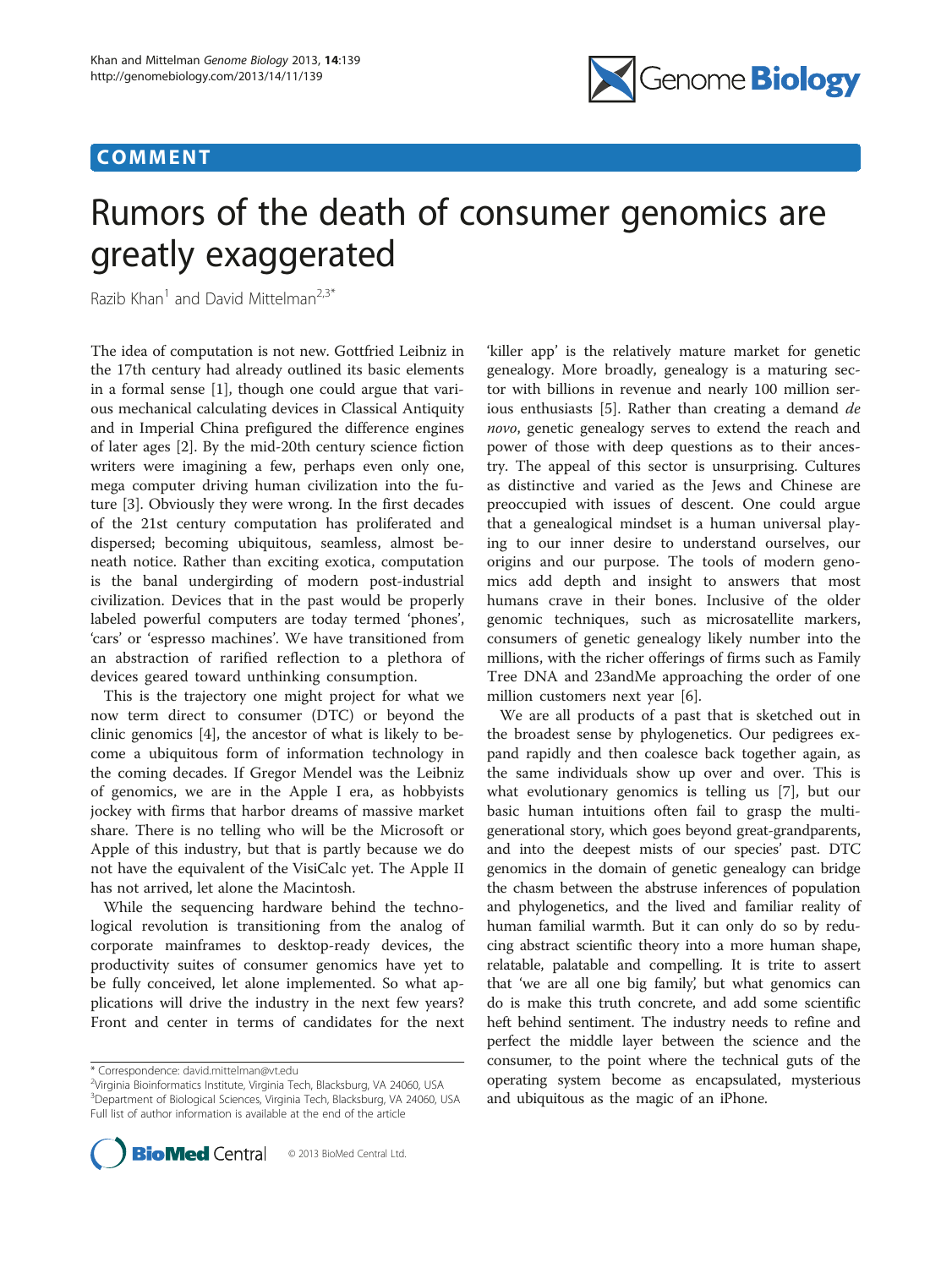<span id="page-1-0"></span>As analysis of ancestry and genealogy saturate over the next decade, it seems likely that a natural segue will be made to medical genomics, as massive sample sizes can finally be leveraged into fine-grained prediction. Genetic genealogy is an applied enterprise of phylogenetics, but adding phenotypic information to the rich implicit pedigrees may finally allow for both true and surprising outcomes in regards to health risk prediction and the general interpretation of genome variants. Eventually the personal information ecology in which we are embedded will be rich, tagged and amenable to being synthesized and reduced down to actionable units. Genetic genealogy complements written records, but its power is such that it can yield information as a standalone tool. Not so when it comes to medical and assorted trait predictions. Most genetic traits of interest are complex, with multiple, sometimes obscure, lines of causality. Modern studies that use hundreds of individuals are notoriously underpowered, and are rapidly being superseded by pooled data sets of hundreds of thousands. Yet this is nothing compared to what will no doubt be the norm in the next decade, as diverse strands of information continuously thread together, and generate a perpetual stream of novel insightful predictions. Imagine that biomarkers are constantly recording your feedback to a particular diet or activity, and this information is intersected with millions with varying levels of genetic relatedness and lifestyle. The computational requirements are immense, but the past few decades have shown us that we can always be surprised how far Moore's Law can take us.

Of course such a scenario above begs the question whether people would be comfortable in a semipermeable soup of information floating in the future cloud. But fortunately, or unfortunately, some of the most powerful and innovative firms today are making Scott McNealy's prediction of a post-privacy future come alive. In the simplest of terms, expectation of privacy evolves with technology. In particular, both Google and Facebook are pushing the public toward the direction of transparency in terms of personal data. For obvious reasons there is sensitivity in regards to medical information in the United States, but with universal coverage some of the concerns are likely to be obviated, while the body politic will also have an incentive to allow for greater information exchange to be leveraged into informing citizens as to the optimal path for a healthier lifestyle [\[8](#page-2-0)].

Like the thin edge of the wedge, DTC genomics over the next decade will be defined by first movers who are passionate. Some will be enthusiasts for genealogy, others for experimental bio-hacking, and many for selfimprovement through total self-knowledge. These hobbyists will drive a market segment that caters to their

needs by transforming the digital information in their genomes into actionable representations and projections. But once the DTC genomics industry matures it will likely be swallowed *in toto* by the emerging total information ecology. This is not just likely, but inevitable, because though your genes do not determine who you are, you cannot understand who you are without your genes. It may be tired to declare that the 'information must be free', but in a deep and fundamental sense emergence of 'big data' and personalization are validating that prediction. And yet just because information flows freely does not imply that it cannot be monetized; both Google and Facebook illustrate that. In the next decade one will see firms that make these companies seem like niche players, as they develop and deploy information utilities that are going to be similar to helper artificial intelligence. This is a future where basic day-to-day decisions will be offloaded to these automated systems, which will receive as inputs both environmental and hereditary variables. Where does that leave humans? Our lot will be to enjoy the good life, reflecting upon the deeper and more important things that are not so reducible by data analysis engines. In contrast to the idea of a post-human future, the information ecology of the next few decades, driven in part by personal genomics, will be even more human as the banal and impersonal decisions that define modern life are taken over by automatons.

#### Abbreviation

DTC: Direct to consumer.

#### Competing interests

DM is a partner and equity holder in Gene by Gene Ltd, which offers direct to consumer genetic testing.

#### Author details

<sup>1</sup>Department of Population Health and Reproduction, School of Veterinary Medicine, UC Davis, Davis, CA 95616, USA. <sup>2</sup>Virginia Bioinformatics Institute Virginia Tech, Blacksburg, VA 24060, USA. <sup>3</sup>Department of Biological Sciences Virginia Tech, Blacksburg, VA 24060, USA.

#### Published: 26 November 2013

#### References

- 1. Davis M: The Universal Computer: The Road from Leibniz to Turing. 1st edition. New York: Norton; 2000.
- 2. Koetsier T: On the prehistory of programmable machines: musical automata, looms, calculators. Mechanism and Machine Theory 2001, 36:589–603.
- 3. Asimov I: The Best Science Fiction of Isaac Asimov. 1st edition. Garden City, NY: Doubleday; 1986.
- 4. Prainsack B, Vayena E: Beyond the clinic: 'direct-to-consumer' genomic profiling services and pharmacogenomics. Pharmacogenomics 2013, 14:403–412.
- 5. BloombergBusinessweek. Ancestry.com's Genealogical Juggernaut. [[http://www.businessweek.com/articles/2012-09-20/ancestry-dot-coms](http://www.businessweek.com/articles/2012-09-20/ancestry-dot-coms-genealogical-juggernaut)[genealogical-juggernaut](http://www.businessweek.com/articles/2012-09-20/ancestry-dot-coms-genealogical-juggernaut)]
- 6. genomeweb: Director of NatGeo Genographic Project Claims Consumer Genomics Has Become 'Mainstream'. [[http://www.genomeweb.com/](http://www.genomeweb.com/arrays/director-natgeo-genographic-project-claims-consumer-genomics-has-become-mainstre)